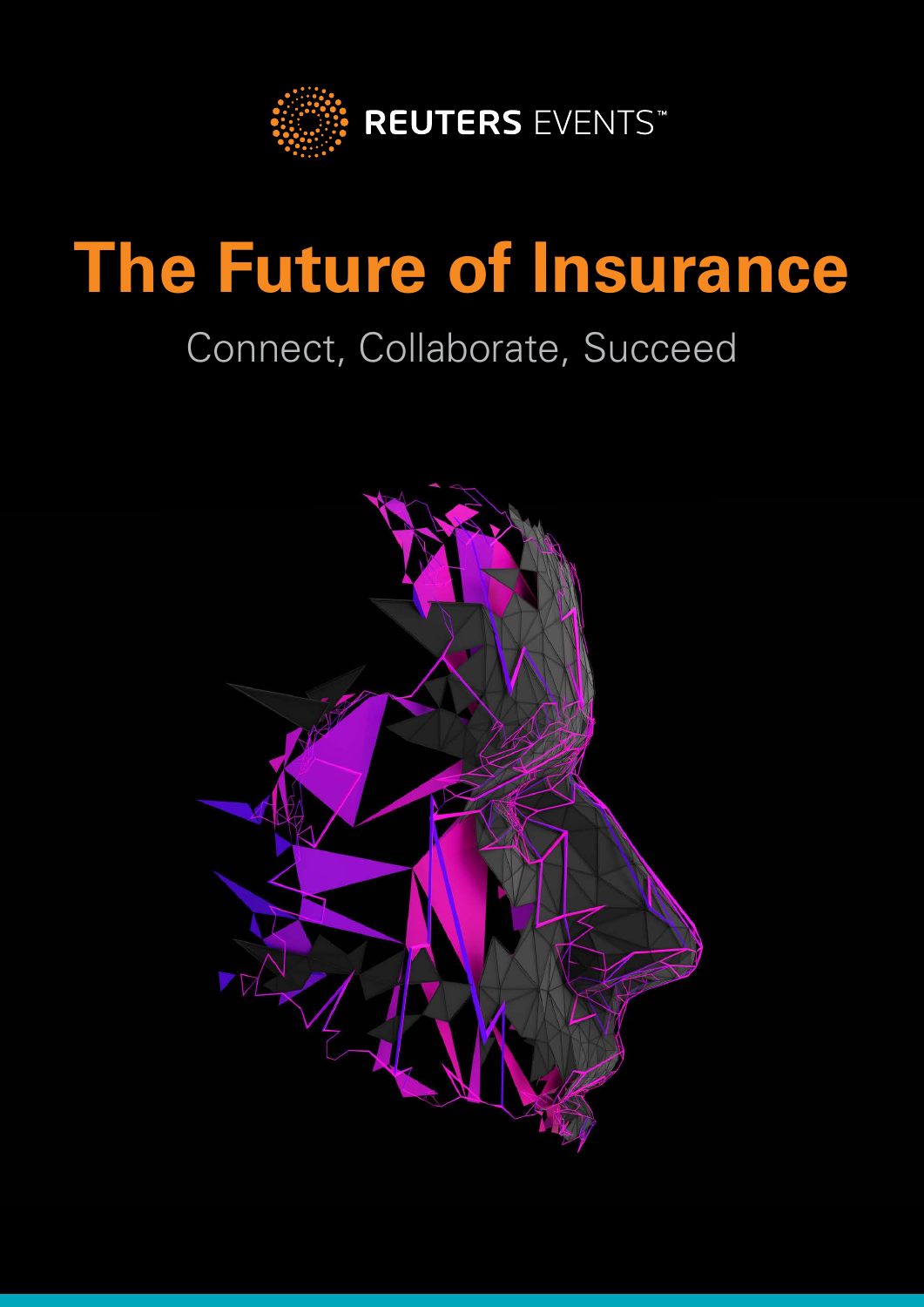

### **The Future of Insurance**

What has been the most transformative effect of 2020's COVID-19 pandemic? Perhaps it is the way it has forced companies to reassess what it means to be truly agile, redefining how they measure efficiency and effectiveness.

On the other hand, the pandemic has accelerated digital transformation plans in a way few could have anticipated. It stretched – but then validated – the resilience of organizations and their employees, revealing new avenues of opportunity and fresh capabilities.

There was also something of a wake-up call. Digital transformation is underway, but for many progress is still not fast enough. And for an industry predicated on risk assessment, many have discovered that preparedness for the many challenges that the world is yet to face, is still "woefully inadequate".

From taking on diversity and inclusion, where experts revealed that the industry was potentially excluding whole segments of its base through lack of representation; to sustainable investment strategies that aim to build a future-proof society, and an ever-changing risk landscape, many challenges still remain to be solved.

In this paper, we share insights revealed by executives in their presentations from across three key industry summits: Future of Insurance USA, Canada and Europe. They reveal the changes their organizations have had to make to respond to the challenges of COVID, as well as the plans they have in place for an insurance sector fit for the future.

We hope you enjoy it.

Graham Proud

Global Head of Insurance Collaboration, Reuters Events

#### **Key Contributors**\*

Jason Storah, CEO, Aviva Canada Tom Troy, CEO, CSAA Insurance Group Rowan Saunders, President & CEO, Economical Insurance Steve Wardlaw, Chairman and Co-Founder, Emerald Life Nigel Wilson, CEO, Legal and General Sonja Rottiers, CEO, Lloyd's Europe Dan Glaser, President & CEO, Marsh and McLennan Companies Susan Rivera, CEO, Tokio Marine HCC Alison Martin, CEO EMEA, Zurich

#### **Official content partner**: ABBYY

**Writer**: Morag Cuddeford-Jones, Journalist **Editor**: Graham Proud, Global Head of Insurance Collaboration, Reuters Events

\*Thought leadership extracted from speaker presentations and panels as part of 'The Future of Insurance' series of online events ran by Reuters Events in November 2020.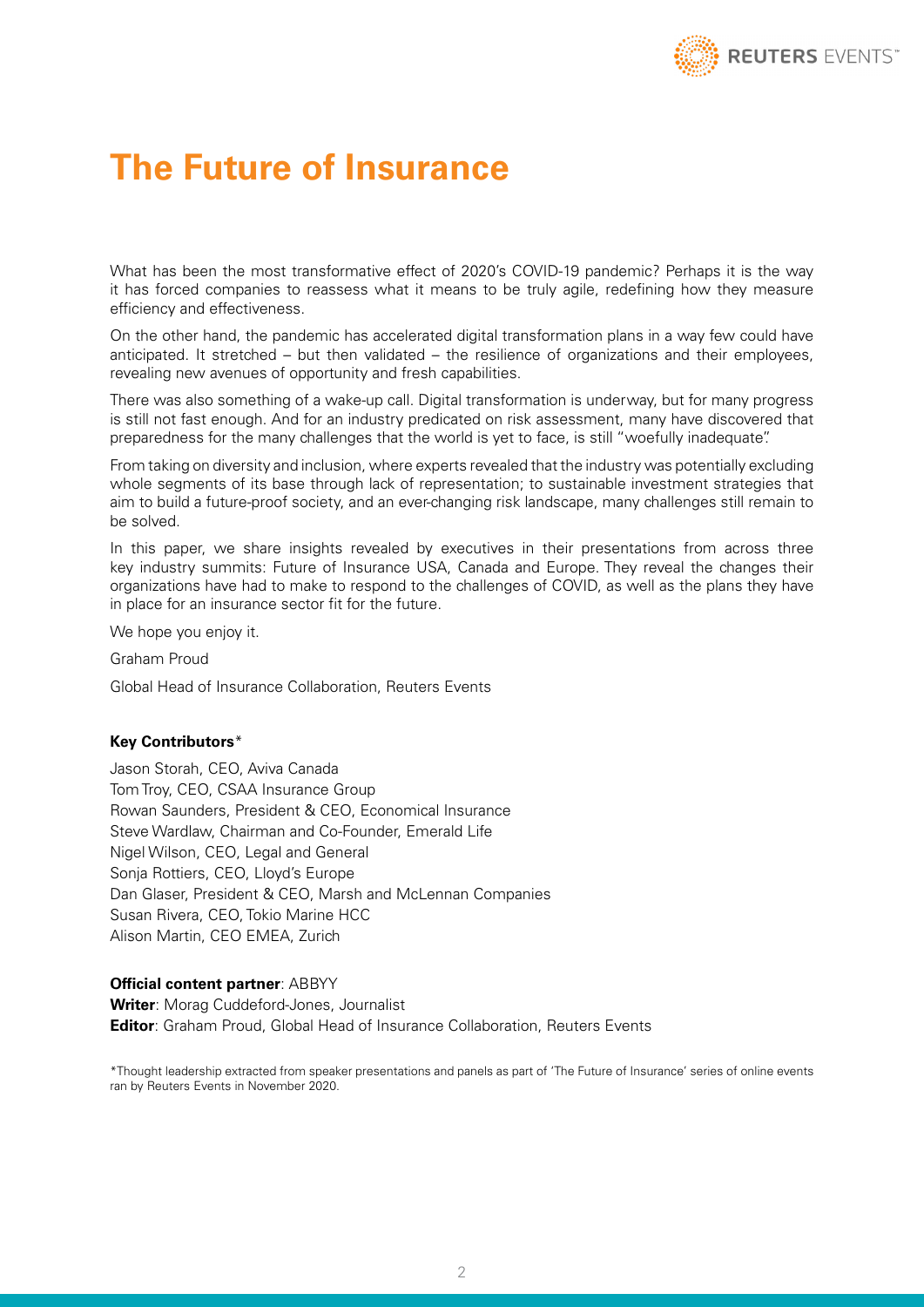## **Introduction**

#### **2020: The Year of Unrelenting Change for Insurance**

It is obvious by now that 2020 has been a year of unprecedented change for the Insurance industry, forced upon us by a global pandemic. Fear of contagion has forced social distancing and contactless business interactions overnight, bringing a swift end to the old ways of conducting so many core insurance functions from customer service to in-office interactions for underwriting and claims adjudication. Leading into the year Digital Transformation was launching a paradigm shift in customer experience – especially around onboarding and claims – and operational excellence. If anything, 2020 accelerated the paradigm shift, as it forced so many customer populations to 'go digital' in their interactions. Face to face interactions, exchanging documents, along with the processes that supported them all had to be re-imagined and made contactless overnight if Insurers expected to survive. Put simply, the COVID-19 Pandemic forced Digital Transformation's mass adoption in Insurance as an absolute necessity.

Going Digital has been underway in the Insurance industry for several years already, exemplified by InsurTechs introducing competing business models by targeting at the industry's biggest pain points: customer experience and claims. Indeed, expedience being the mandate for maintaining continuity in this year of massive disruptions, many mature traditional carriers have partnered with InsurTechs to deliver collaborative solutions that quickly get around traditional impediments of legacy technologies and processes and enable carriers to create unique offerings that delight new customers. These new InsurTech models were particularly appealing to tech-savvy demographics (Millennials, most notably) but had been slow to grab other Insurance populations who were comfortable with existing interactional models. COVID-19 eliminated that resistance overnight and forced the mass-adoption of Digital interactions, which both mainstreamed digital interaction and facilitated creative collaborations between traditional carriers and InsureTechs.

Automation became a necessity overnight, but so did looking at processes and technology more critically to identify their points of friction and strategically eliminate them as fast as possible. The technologies used to transform the industry – process mining and assessment, RPA, AI with ML, Intelligent Document Processing – were already available before the Pandemic, but it was not new inventions but new applications of these technologies that marked the Digital revolution of 2020. Accordingly, we have seen Insurance providers across all major sectors take a serious look at how they can immediately apply Intelligent Document Processing using artificial intelligence (AI) with machine learning (ML), advanced OCR, and automation in new ways to remove friction from experience throughout their customer journeys.

2021 and beyond may see some return to 'normal' interpersonal interactions once we gain control of COVID-19 transmission, but we predict that the digitization of customer experience journeys and underpinning processes will continue on its current path of contactless automation. Why? The Pandemic's greatest effect on the industry has been to normalize digital interactions across the widest spectrum of users. Customers previously resistant to online interactions have not only embraced them but become savvy technology users. Realizing that interpersonal interaction is precious, digital automation of business interactions frees up time and energy to focus on higher-priority family and social interactions. This mass adoption of automating Insurance customer interactions has set the baseline of automation higher than ever before, and these paths of automation will continue well beyond the Pandemic. Global crisis has a way of focusing attention on what matters most, then using technology to enhance it.



**Reginald J. Twigg** Director of Solutions Marketing **ABBYY**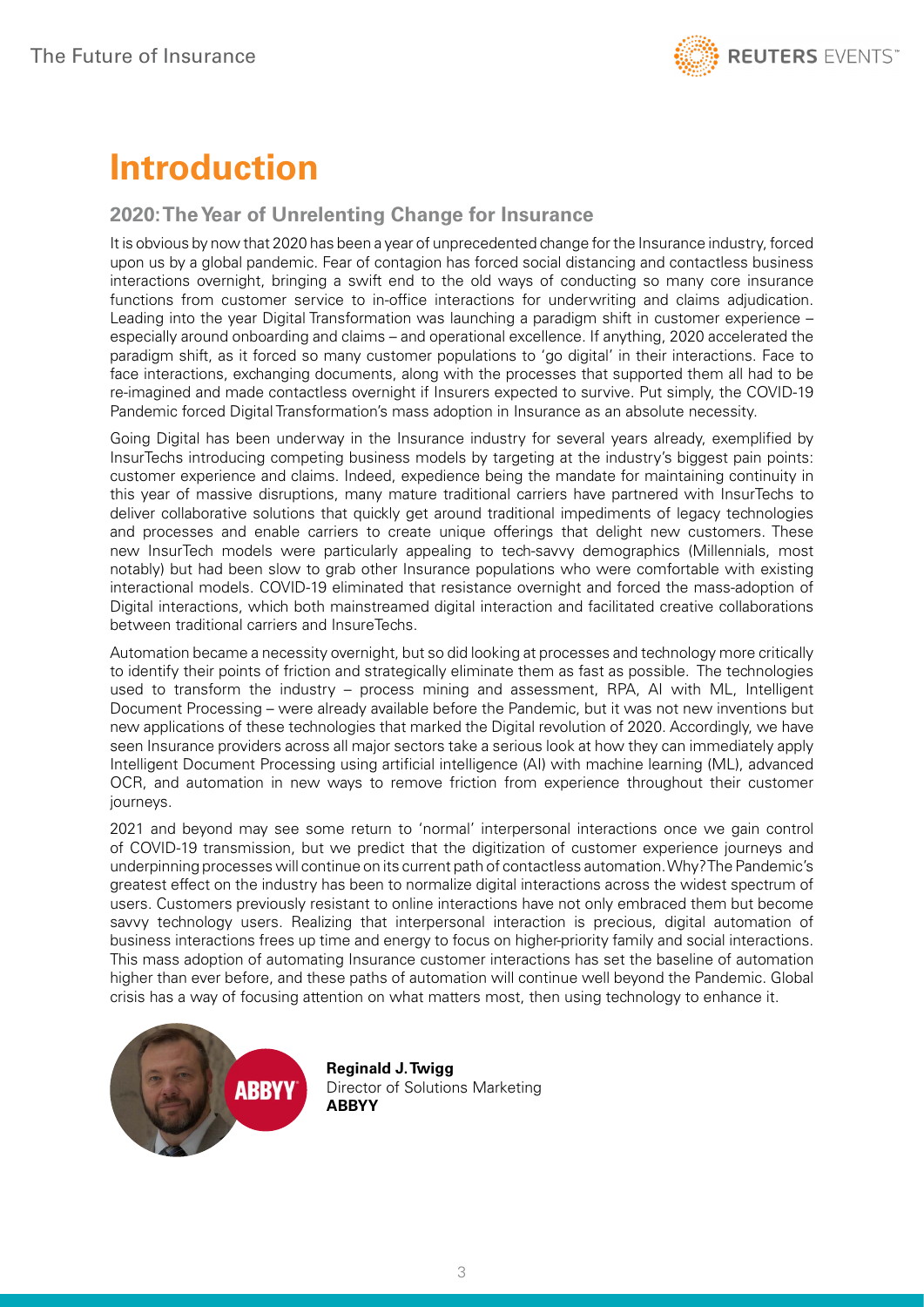

#### **Insurance Post-COVID-19: There is no inoculation against change**

Following a year that can, at the very least, be described as transformative for the world's population, Reuters Events' flagship Insurance conferences – Future of Insurance Canada, Future of Insurance Europe and Future of Insurance USA – could not have been more different from the norm, in both form and content.

In an industry that often operates at different speeds and levels of innovation across territories, with varying infrastructures and priorities, coronavirus proved to be a largely unifying event. With a huge range of topics to tackle, including the impact of the virus, progress on diversity and inclusion, digitization and innovation, there was a surprising degree of consensus from the executives presenting across all three events. There was a constant thread through every discussion - change is inevitable, accelerated and participation is non-negotiable.

#### **The COVID catalyst**

Unsurprisingly, the pandemic dominated the conversation. There is no corner of people's lives the virus has left untouched – personal or professional. Executives related how their organizations had responded, from their ability to transform overnight to remote working operations, to discovering the need for new coverages or policy structures. On more than one occasion, leaders were compelled to state how proud they were of their people, their organizations and the sector for its ability to perform in challenging times.

But while the industry undoubtedly performed to the absolute best of its abilities, COVID-19 certainly also shone a light on where advances are badly needed. It highlighted how customer sentiment has changed particularly towards the need for digital-first operations and a more agility overall.

Rowan Saunders president and CEO Economical Insurance Company discussed the challenge in the context of auto insurance but there are learnings across the sector: "We've got to be more responsive to trends we have to be able to be more flexible loan products like usage-based insurance telematics, we have to be able to be more flexible on our pricing and the pace at which we change our pricing models."

Responsiveness in a crisis is certainly valuable, but Dan Glaser, CEO, Marsh and McLennan questioned why the industry had to find itself in crisis mode. Where was the preparedness, he asked? "Human beings are resilient. That's the good news. We're very good at thinking through risks that happen and managing them in the future. We're not so good at predicting them."

Perhaps seeing the future may prove too much of an ask in a world that is frequently buffeted by social and environmental change. However, preparedness is a very achievable goal. One of the positives to draw from the pandemic, executives agreed, was the way it accelerated insurers sometimes tentative transformation and innovation plans, as well as revealed new approaches that benefit both industry and consumer.

#### **The ever-present threat of Climate Change**

While COVID is naturally ever-present in the day-to-day, it doesn't mean other concerns have gone away. Tom Troy, CEO, CSAA Insurance Group, pointed out: "This entire nation, you know, during the time of the pandemic is also had to do some extraordinary events that have been delivered by Mother Nature."

In fact, while you can argue that the pandemic might have been a justifiable surprise, climate events and climate change shouldn't be. Which is why Jason Storah, CEO, Aviva Canada delivered one of the most impassioned presentations of Insurance Canada. As a global community, he said, we are doomed to the insanity of making the same mistakes time and again and yet expecting a different result.

"We have enough scientific data to protect each other from massive climate related devastation, trust in science has remained high for several decades now since the 1970s, and yet we continue to ignore what we trust the most." Storah said, and went on to quote Jill Trepanier when she said the US was "still woefully underprepared …lack of defenses…. response…is often slow and inadequate."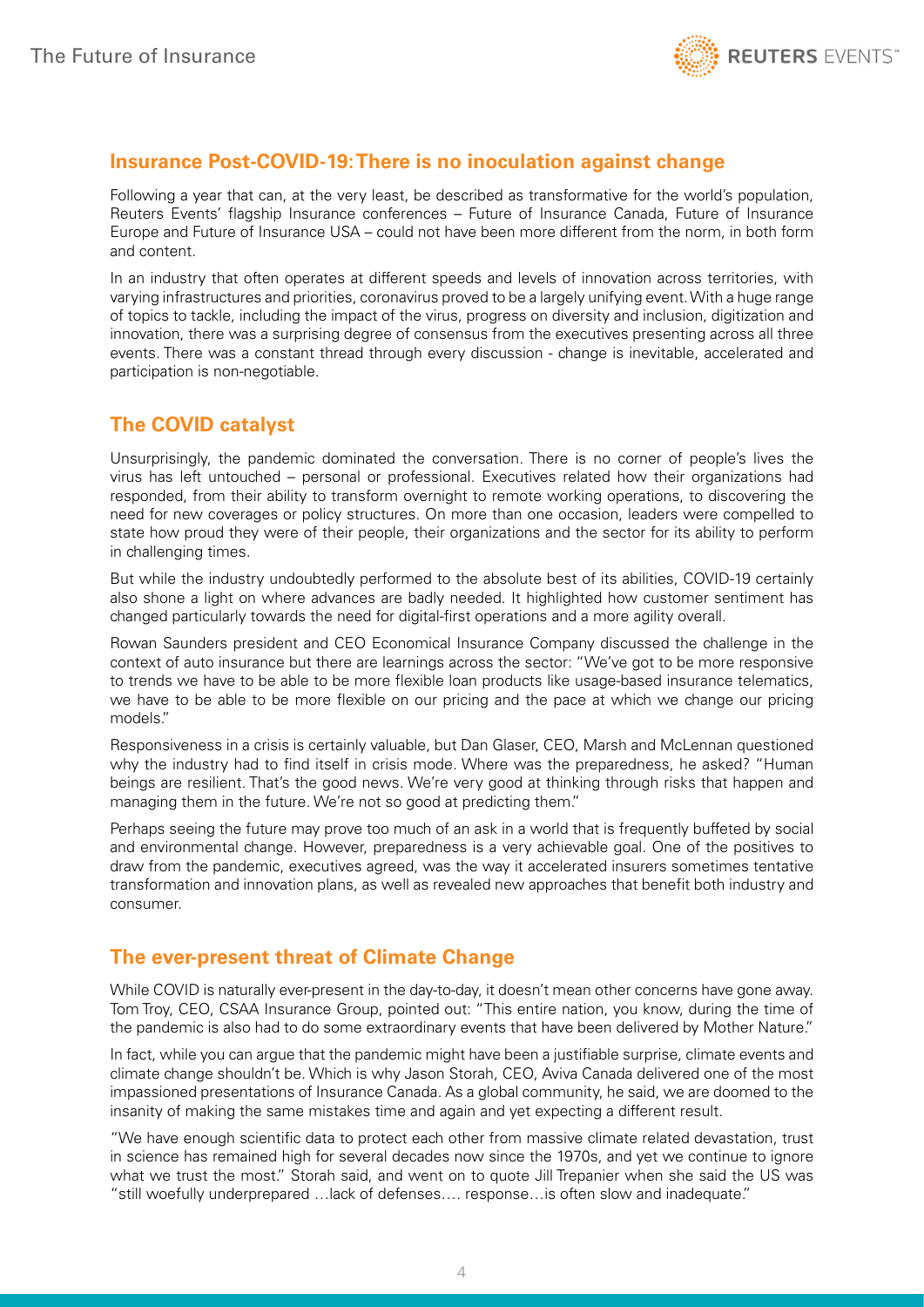

He wasn't the only executive to make the plea that the sector and society at large must pay more heed to the science. "In corporates themselves, their staff, colleagues, climate change is one of the things that binds everybody together. Everybody cares that these are important things we should be doing, not just for ourselves but for our children and our children's children," insisted Nigel Wilson, CEO, Legal and General.

Altruism isn't enough and many executives were at pains to point out that there was a financial imperative, certainly from the prospect of reducing loss. But there needn't be a negative lens to acting on climate change as Wilson continued: "Climate change is the most exciting investment opportunity. Renewable energy used to mean clean but expensive. Now it's clean, green and cheap."

#### **Momentum for innovation and future change**

Many insurers' transformation projects received a rocket boost during COVID, be it migrating customers to digital self-service or using drones to adjudicate damage from the growing number of CAT events. However, some noted that, even now, progress could be faster. Economical's Saunders noted that he was "actually a bit surprised at the P&C industry isn't as far along as I would have expected, compared to other industries."

What Saunders is anticipating is a series of subtle shifts that will compel the industry to keep evolving once the pandemic is a distant memory. "We need a modern technology stack. One of the biggest things we will see will be this digital revolution. I don't mean to exaggerate the point, but it could be as profound as the Industrial Revolution." This, he said, will continue to evolve across the entire insurance value chain, from underwriting through claims and even to brokers.

Susan Rivera, Tokio Marine HCC CEO, agrees that this is something of a tipping point and the opportunity for change is there for insurers to grasp but, she adds, it is still a major commitment. "It is a really wonderful excuse for us as an organization and industry to really fully charge our digital strategies moving forward. But digital business is a full team sport for the entire Executive Committee. You need to have a big picture vision to be able to share. It's going to be much easier for employees to get on board with a vision that's consistently communicated."

Insurers should also be looking to helping build the long-term foundations of innovation, something Legal and General's Wilson believes they have the unique power to do through their investment arms.

"We've got to get behind start-ups and scientists. We've seen changes coming at us but we haven't been educating ourselves. There are now wonderful opportunities."

Wilson points to the differences between Europe and North America, noting that the latter has always been able to make a better job of the 'D' in R&D. "The pandemic has taught us that we can change. Things that would take 10 years to invent, like wonder drugs, took less than 10 months. We're redefining how we solve problems, something we should be really good at."

#### **A cultural shift**

Of course, new technology, blue-sky thinking and crisis response only get organizations so far. At the heart of insurers' success, regardless of digital transformation and automation, has been and will always be the people. Across all three conference agendas there was a strong theme that the sector had to invest in its people.

This fell into a number of camps. On the one hand, how organizations adapted to the new hybrid way of working was a question that came up time and again. How beneficial was remote working?

"In a lot of ways, we have improved in this crisis. We're faster, more connected and more collaborative than we ever have been. But I do think that it has been overcooked a little bit. Many offices, including Marsh McLennan [need] more of a hybrid model. The office will stay in the center of the Marsh McLennan universe, though with more flexibility."

While remote working for established staff may sound like the ideal, it could prove a challenge for insurers who are looking to inject new blood into the industry. Typically, insurers could show, not just tell, what it is like to work in the industry through in-person experiences, travel, conferences and more.